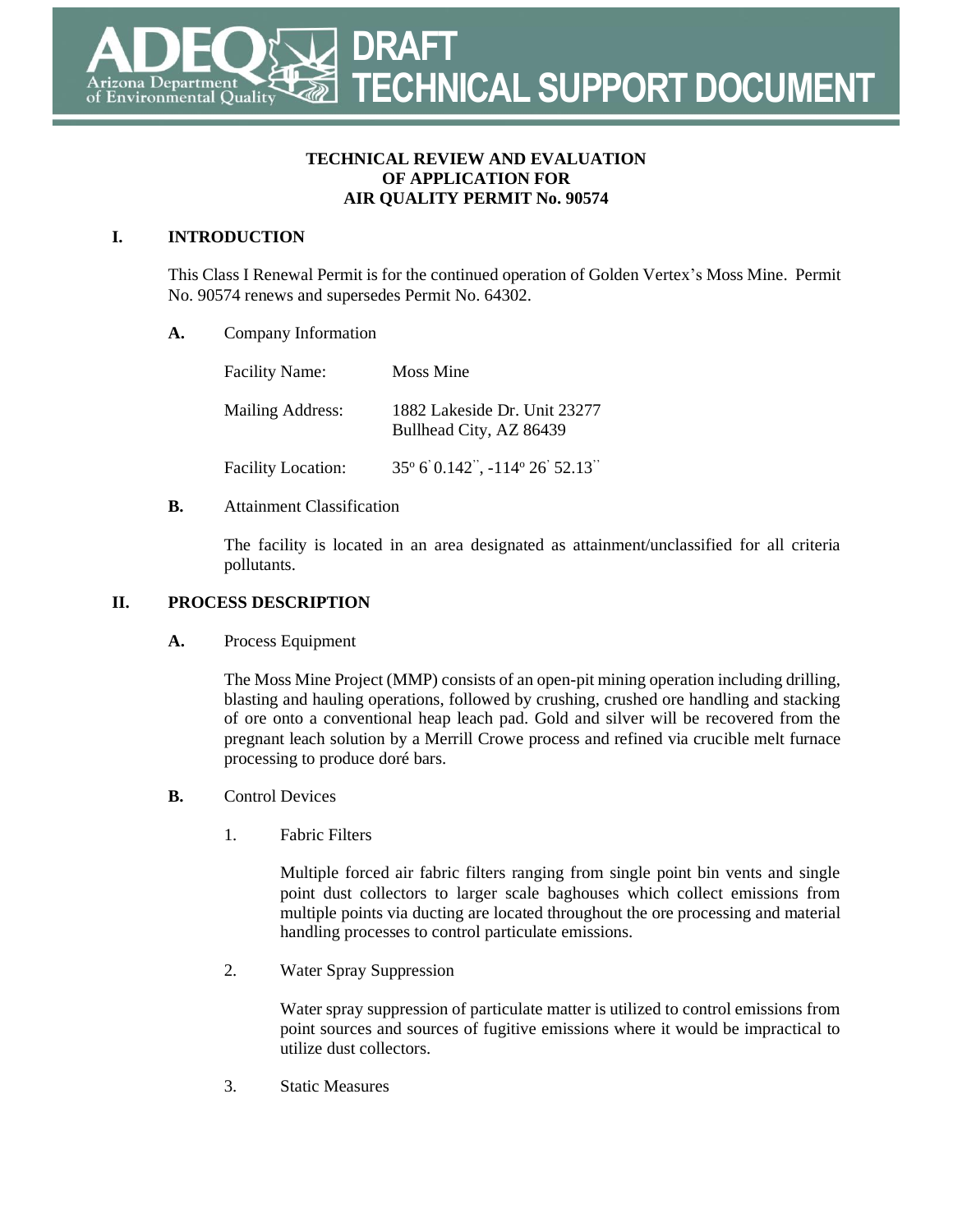Passive protective measures, such as shrouds, partial and full enclosures, to eliminate or minimize particulate emissions are utilized at a number of material transfer operations,

4. Wet Scrubber

A packed bed wet scrubber is utilized to control emissions from the refinery melt furnace.

**C.** Process Flow Diagram



#### **III. LEARNING SITE EVALUATION**

The emissions increase for this Class I Renewal permitting action is less than the permitting exemption thresholds for all pollutants. There are no learning sites within two miles as of October 4, 2021. Based on the emissions increase and the distance to the nearest learning sites, the facility is exempt from the learning sites evaluations.

#### **IV. COMPLIANCE HISTORY**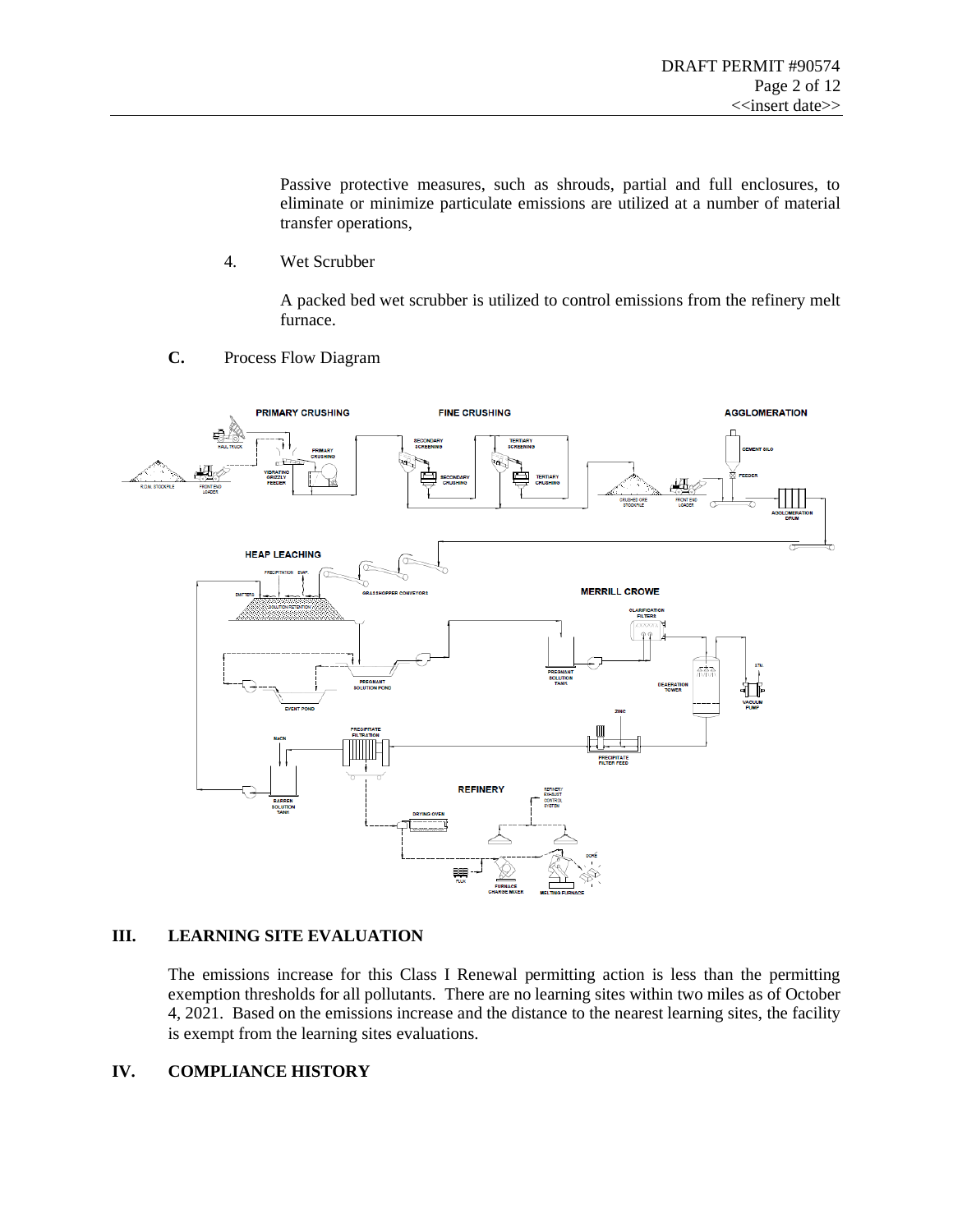During the permit term, Golden Vertex Corp. submitted six (6) compliance certifications associated with Permit number 64302 to ADEQ certifying compliance with the permit. The compliance certifications resulted in one (1) notice of violation (NOV) and no notices of opportunity to correct (NOC).

ADEQ inspected the facility two (2) times during the permit term. The inspections resulted in no NOV or NOC. There were no excess emission reports during the permit term.

The Permittee conducted five (5) performance tests during the permit term. All of the performance tests were emission compliance tests. The performance tests resulted in no NOV or NOC. [Table](#page-2-0) 1 shows the results of the performance tests.

<span id="page-2-0"></span>

| <b>Emission</b><br>Unit    | Date of test      | <b>Pollutant</b> | <b>Permitted</b><br>emission rate | <b>Tested</b><br><b>Emission Rate</b> | Pass/Fail |
|----------------------------|-------------------|------------------|-----------------------------------|---------------------------------------|-----------|
|                            |                   | <b>PM</b>        | $0.02$ gr/dscf                    | $0.001$ gr/dscf                       | Pass      |
| Wet Scrubber               | May 4, 2021       | Opacity          | 7%                                | 0%                                    | Pass      |
| 500-DC-010                 |                   | Hg               | $0.1$ lb/ton                      | 0.0382 lb/ton                         | Pass      |
|                            |                   |                  | concentrate                       | concentrate                           |           |
| Dust collector             |                   | <b>PM</b>        | $0.02$ gr/dscf                    | 0.000339 gr/dscf                      | Pass      |
| 1938850                    |                   | Opacity          | 7%                                | 0%                                    | Pass      |
|                            | April 14, 2020    | <b>PM</b>        | $0.02$ gr/dscf                    | 0.000655 gr/dscf                      | Pass      |
| Wet Scrubber               |                   | Opacity          | 7%                                | 0%                                    | Pass      |
| 500-DC-010                 |                   | Hg               | $0.1$ lb/ton<br>concentrate       | $0.023$ lb/ton<br>concentrate         | Pass      |
| Dust collector             |                   | <b>PM</b>        | $0.02$ gr/dscf                    | 0.00038 gr/dscf                       | Pass      |
| 1938850                    | July 23, 2019     | Opacity          | 7%                                | 0%                                    | Pass      |
|                            | January 10, 2019  | <b>PM</b>        | $0.05$ g/dscm                     | $0.00064$ g/dscm                      | Pass      |
| Wet Scrubber<br>500-DC-010 |                   | Opacity          | 7%                                | 0%                                    | Pass      |
|                            |                   | Hg               | $\overline{0.1}$ lb/ton           | $0.066$ lb/ton                        | Pass      |
|                            |                   |                  | concentrate                       | concentrate                           |           |
| 200-DC-001                 |                   | <b>PM</b>        | $0.05$ g/dscm                     | $0.0009$ g/dscm                       | Pass      |
|                            |                   | Opacity          | 7%                                | 0%                                    | Pass      |
| 200-DC-002                 |                   | <b>PM</b>        | $0.05$ g/dscm                     | $0.0019$ g/dscm                       | Pass      |
|                            |                   | Opacity          | 7%                                | 0%                                    | Pass      |
|                            |                   | <b>PM</b>        | $0.05$ g/dscm                     | $0.0021$ g/dscm                       | Pass      |
| 200-DC-005                 | December 13, 2018 | Opacity          | 7%                                | 0%                                    | Pass      |
| 200-DC-006                 |                   | <b>PM</b>        | $0.05$ g/dscm                     | $0.0079$ g/dscm                       | Pass      |
|                            |                   | Opacity          | 7%                                | 0%                                    | Pass      |
| 200-DC-007                 |                   | <b>PM</b>        | $0.05$ g/dscm                     | $0.0018$ g/dscm                       | Pass      |
|                            |                   | Opacity          | 7%                                | 0%                                    | Pass      |

Table 1: Performance Test Results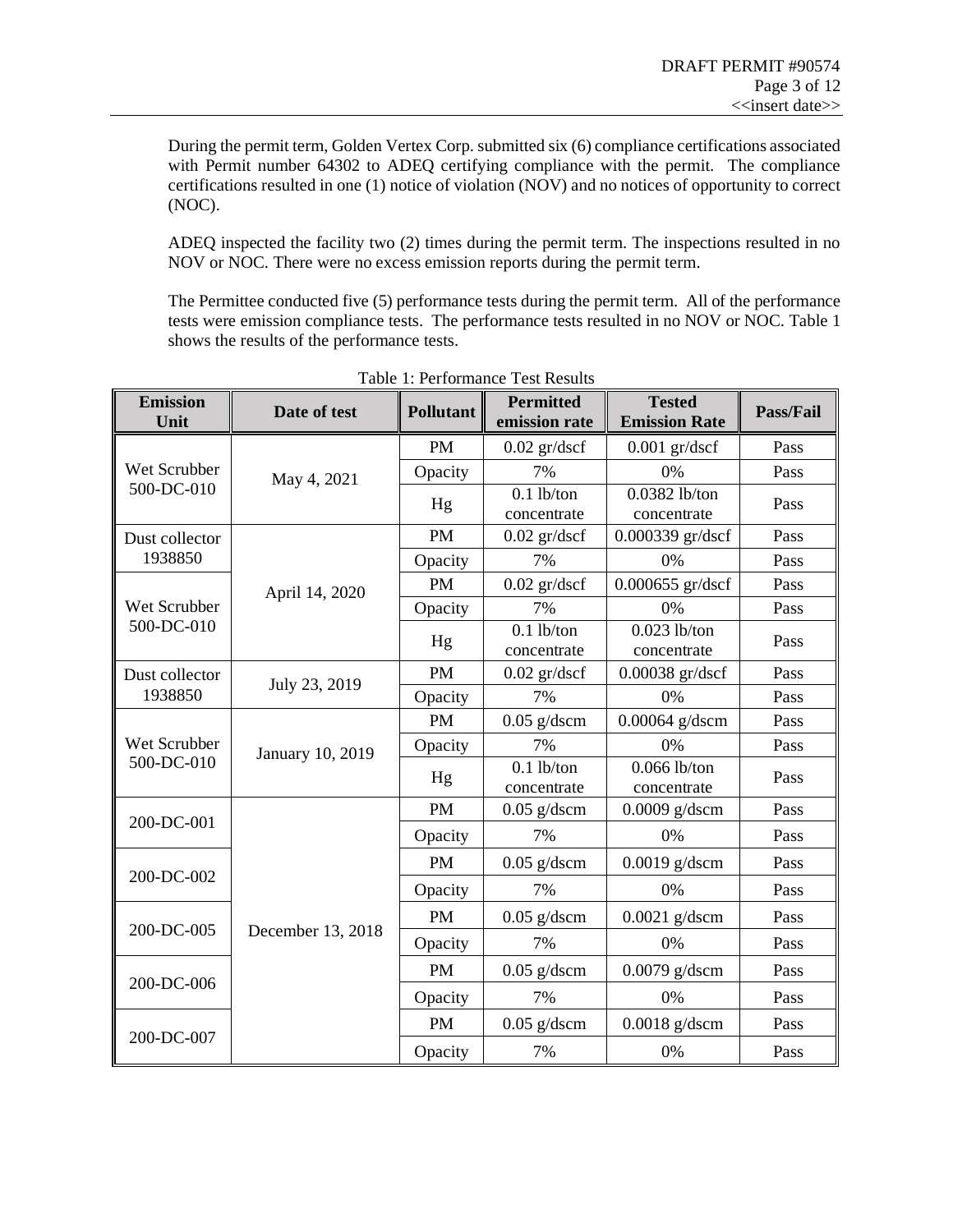- **A.** Case Number 187050
	- 1. A Notice of Violation was issued to Golden Vertex Corp on December 11, 2019 for exceeding the 1,040 hours of operation permitted for the melt furnace. This was discovered during the November 15, 2019 compliance certification when the Permittee stated that records indicate the total number of furnace run hours for the refinery from October 1, 2018 to September 30, 2019 was 1,599 hours. Golden Vertex stated in the compliance certification report, the facility had difficulties in achieving sustained quality of gold and silver separation from the slag. This was a violation of Condition IV.B.1 of Attachment "B" of Permit 64302.
	- 2. The same compliance certification noted that the opacity certification lapsed during the reporting period and that it was being rectified. This was a violation of Condition II.A.3 of Attachment "B" of Permit 64302. This violation led to subsequent violations that required the certified observer to perform visible emission surveys during the reporting periods. The other conditions that were violated were Condition III.B.3.a and VI.E.3 of Attachment "B".
	- 3. Documentation to fulfill Question 11.1 of the compliance certification was not submitted verifying fuel usage in the melt furnace to less than 100,000 gallons per year. This was a violation of Condition VI.B and VI.E.2 of Attachment "B".

Compliance was documented and the NOV was closed March 13, 2020 and ADEQ took no further action.

#### **V. EMISSIONS**

The emissions for Moss Mine were calculated using individual engine certifications, and non-road CI engine certified emissions database for all generators, and Compilation of Air Pollutant Emission Factors (AP-42) for all other emissions. The emission calculations for MPR 86732 have been updated since the previous permitting action to reflect the engines power rating and not the generator power rating.

The facility has a potential-to-emit (PTE) more than the major source threshold for CO and more than the significant threshold for  $PM_{10}$  and  $PM_{2.5}$ . The increase in emissions for all pollutants is below the permitting exemption thresholds. The change in emissions is due to removing the two 200 kW generators and the 47.5-kW generators, adding a 75-kW generator, and making all of the Tier 4 528-kw generators non-emergency use. Most of the emissions increase is due to the change of the emergency engines to non-emergency engines. The facility's PTE is provided in [Table 2](#page-3-0) below:

<span id="page-3-0"></span>

| <b>Pollutant</b> |                  | <b>Emissions (tpy)</b> |                   |
|------------------|------------------|------------------------|-------------------|
|                  | <b>MPR 86732</b> | <b>Renewal 90574</b>   | <b>Difference</b> |
| $PM_{10}$        | 47.18            | 49.40                  | 2.20              |
| $PM_{2.5}$       | 12.7             | 13.75                  | 1.05              |

| Table 2: Potential to Emit (tpy) |  |
|----------------------------------|--|
|                                  |  |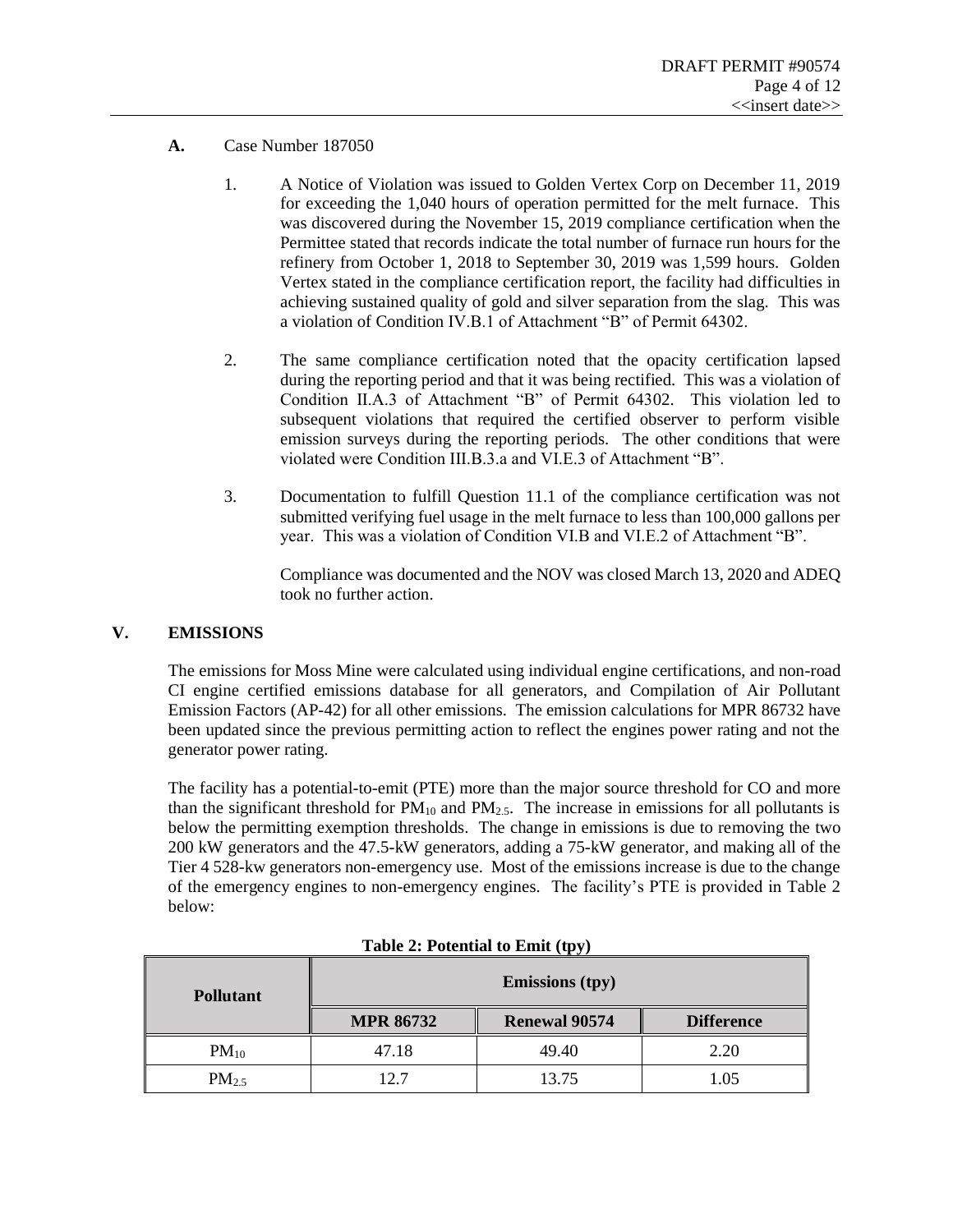| <b>Pollutant</b> |                  | <b>Emissions</b> (tpy) |                   |
|------------------|------------------|------------------------|-------------------|
|                  | <b>MPR 86732</b> | <b>Renewal 90574</b>   | <b>Difference</b> |
| NO <sub>X</sub>  | 24.07            | 26.48                  | 2.41              |
| SO <sub>2</sub>  | 0.46             | 4.00                   | 3.54              |
| VOC              | 6.71             | 8.22                   | 1.51              |
|                  | 99.33            | 147.78                 | 48.23             |

#### **VI. MINOR NEW SOURCE REVIEW (NSR)**

Minor new source review was not required for this permitting action since the increase in emissions for all pollutants are below the permitting exemption thresholds.

The Permittee chose to apply reasonably available control technology (RACT) to meet the requirements of mNSR in association with Permit No. 64302. Per A.A.C R18-2-334.C.1.a, In the case of a new source, the owner or operator shall implement RACT for each emissions unit that has the potential to emit a regulated minor NSR pollutant in an amount equal to or greater than 20% of the permitting exemption threshold. The eight 528 kW engines are Tier 4 engines which meets the RACT requirements established in Permit No. 64302. The other engines are all below 20% of the permitting exemption thresholds and therefore, are not subject to RACT requirements.

#### **VII. VOLUNTARILY ACCEPTED EMISSION LIMITATIONS AND STANDARDS**

The permit contains the following voluntary emission limitations and standards:

**A.** Condition I.C.1 of Attachment "B"

The Permittee shall not exceed 4.1 million tons annual throughput, measured as output from the primary crushing circuit on a rolling 12-month total.

**B.** Condition VI.D.3 of Attachment "B"

The Permittee shall not install an engine that is not Tier-4 certified and that has the potential to emit more than 20% of the permitting exemption threshold of any regulated air pollutant.

#### **VIII. APPLICABLE REGULATIONS**

[Table 3](#page-4-0) identifies applicable regulations and verification as to why that standard applies. The table also contains a discussion of any regulations the emission unit is exempt from.

<span id="page-4-0"></span>

| Tuote et Tippheuote Itegunuono |                       |             |                                          |  |
|--------------------------------|-----------------------|-------------|------------------------------------------|--|
| Unit & year                    | <b>Control Device</b> | <b>Rule</b> | <b>Discussion</b>                        |  |
| Metallic Mineral               | Dust collectors,      | 40 CFR 60   | Post -1982 affected facilities listed in |  |
| Processing Equipment           | wet scrubber,         | Subpart LL  | 40 CFR 60.380 are subject to New         |  |
|                                | water sprays,         |             | Source Performance Standards (NSPS)      |  |
|                                | partial and full      |             | 40 CFR 60 Subpart LL                     |  |
|                                | enclosures            |             |                                          |  |

**Table 3: Applicable Regulations**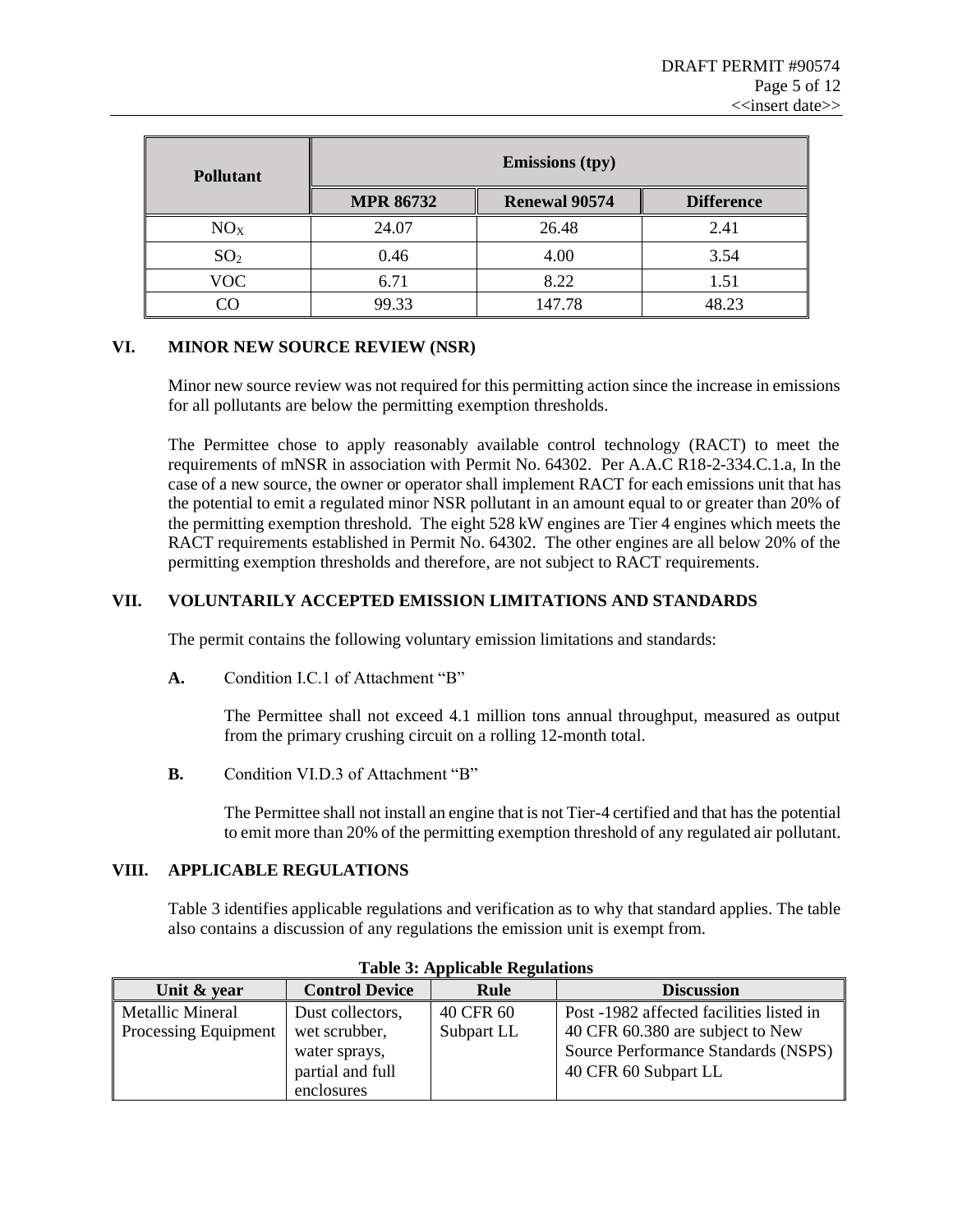| Unit & year                                                                                        | <b>Control Device</b>                                                                                                                                        | Rule                                              | <b>Discussion</b>                                                                                                                                                                                                                                                                                                                                    |
|----------------------------------------------------------------------------------------------------|--------------------------------------------------------------------------------------------------------------------------------------------------------------|---------------------------------------------------|------------------------------------------------------------------------------------------------------------------------------------------------------------------------------------------------------------------------------------------------------------------------------------------------------------------------------------------------------|
| <b>Refinery Processes:</b><br>(Precipitate Filters to<br>Slag Pots)                                | Baghouse and<br>scrubber                                                                                                                                     | 40 CFR 63<br>Subpart<br><b>EEEEEEE</b>            | These standards are applicable to any<br>gold mine ore processing and<br>production facility that is an area<br>source of hazardous air pollutants and<br>uses a melt furnace but does not use<br>carbon or resins to recover gold from<br>the cyanide leach solution.                                                                               |
| Melt Furnace Oil<br><b>Burner</b>                                                                  | <b>Fuel Restrictions</b>                                                                                                                                     | A.A.C. R18-2-<br>724                              | These standards apply to industrial<br>fossil-fuel fired equipment rated<br>between 0.5 MMBtu/hr and 250<br>MMBtu/hr.<br>40 CFR 60 Subpart Dc is not<br>applicable because the oil burner does<br>not meet the definition of a steam<br>generating unit.<br>40 CFR 63 Subpart JJJJJJ is not<br>applicable because the oil burner is not<br>a boiler. |
| Cement Silo, Stackers,<br>Agglomeration<br>Equipment, Merrill<br>Crowe chemical feed<br>equipment. | Dust collectors<br>and water sprays                                                                                                                          | A.A.C. R18-2-<br>730                              | These standards are applicable to<br>otherwise unclassified sources.                                                                                                                                                                                                                                                                                 |
| <b>Compression Ignition</b><br>Engines                                                             | Fuel restrictions,<br>additional<br>pollution control<br>devices (TBD)<br>may be included<br>by manufacturer<br>as a component of<br>the certified<br>engine | 40 CFR<br>Subpart IIII                            | These standards are applicable to<br>combustion ignition reciprocating<br>internal combustion engines (CI-RICE)<br>manufactured after July 11, 2005, or<br>July 1, 2006 for certified National Fire<br>Protection Association (NFPA) fire<br>pump engines.                                                                                           |
| Fugitive dust sources                                                                              | Water Trucks,<br><b>Dust Suppressants</b>                                                                                                                    | A.A.C. R18-2<br>Article 6<br>A.A.C. R18-2-<br>702 | These standards are applicable to all<br>fugitive dust sources at the facility.                                                                                                                                                                                                                                                                      |
| <b>Abrasive Blasting</b>                                                                           | Wet blasting;<br>Dust collecting<br>equipment;<br>Other approved<br>methods                                                                                  | A.A.C. R-18-2-<br>702<br>A.A.C. R-18-2-<br>726    | These standards are applicable to any<br>abrasive blasting operation.                                                                                                                                                                                                                                                                                |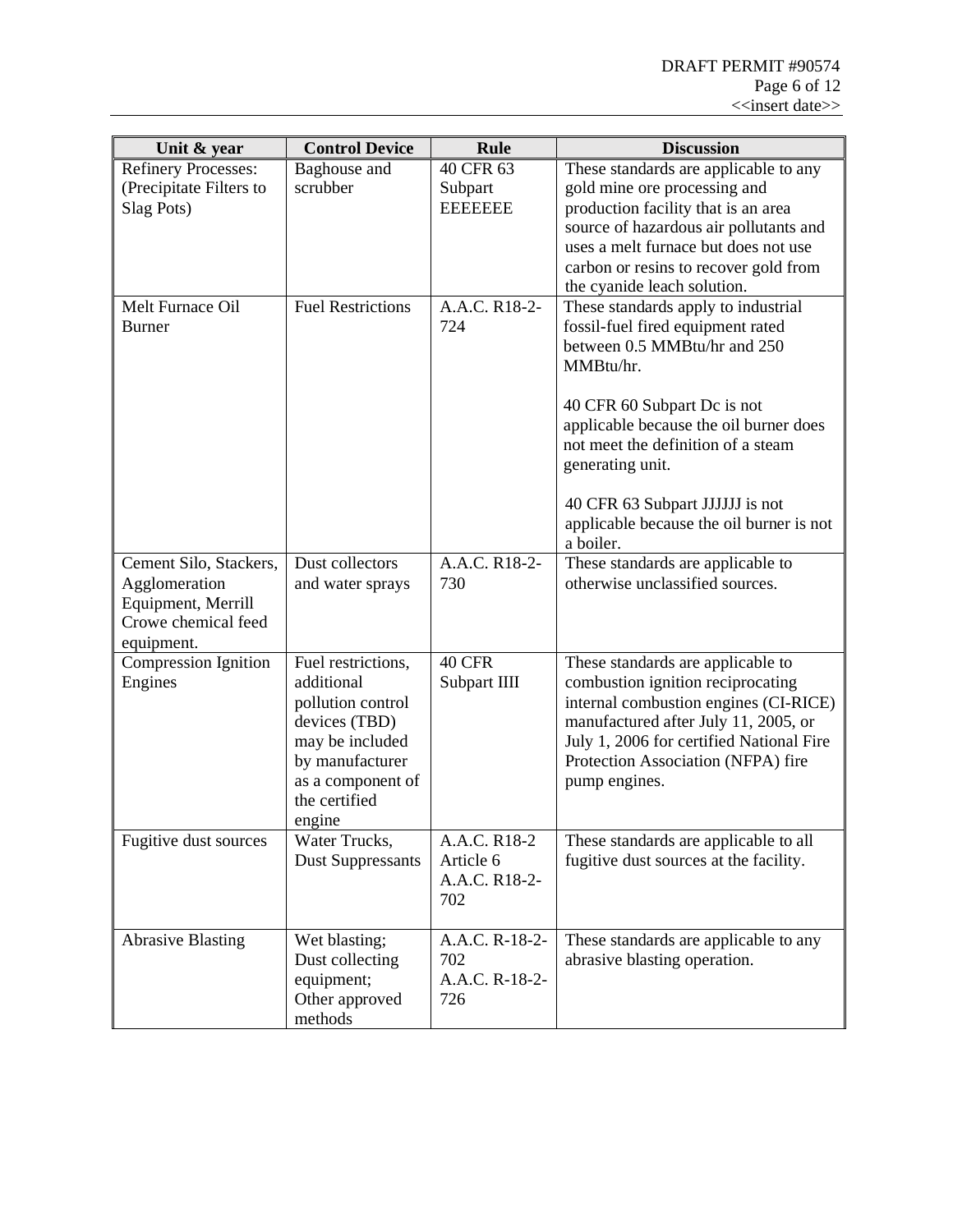| Unit & year                         | <b>Control Device</b> | Rule                                          | <b>Discussion</b>                                                                              |
|-------------------------------------|-----------------------|-----------------------------------------------|------------------------------------------------------------------------------------------------|
| <b>Spray Painting</b>               | Enclosures            | A.A.C. R18-2-<br>702<br>A.A.C. R-18-2-<br>727 | These standards are applicable to any<br>spray-painting operation.                             |
| Demolition/renovation<br>Operations | N/A                   | A.A.C. R <sub>18</sub> -2-<br>1101.A.8        | This standard is applicable to any<br>asbestos related demolition or<br>renovation operations. |

### **IX. PREVIOUS PERMIT REVISIONS AND CONDITIONS**

#### **A.** Previous Permit Revisions

[Table 4](#page-6-0) provides a description of the permit revisions made to Permit No. 64302during the previous permit term.

<span id="page-6-0"></span>

| Permit<br><b>Revision No.</b> | <b>Permit Revision Type</b> | <b>Brief Description</b>                                                                                                                                                                                                                                                                                                                       |
|-------------------------------|-----------------------------|------------------------------------------------------------------------------------------------------------------------------------------------------------------------------------------------------------------------------------------------------------------------------------------------------------------------------------------------|
| 86732                         | <b>MPR</b>                  | Update Attachment "C", Equipment List and the associated<br>Attachment "B" permit conditions with equipment detail to<br>reflect current operations. The changes include adding<br>emergency and non-emergency generators, continuous use<br>operation of the melt furnace and a throughput increase<br>from 3.1 to 4.1 million tons per year. |

#### **Table 4: Permit Revisions to Permit No. 64302**

# **B.** Changes to Current Renewal

[Table 5](#page-6-1) addresses the changes made to the sections and conditions from Permit No. 64302:

<span id="page-6-1"></span>

| <b>Section</b>      |              | <b>Determination</b> |                | <b>Comments</b>                                           |
|---------------------|--------------|----------------------|----------------|-----------------------------------------------------------|
| No.                 | <b>Added</b> | <b>Revised</b>       | <b>Deleted</b> |                                                           |
| Att. " $A$ "        |              | X                    |                | <b>General Provisions:</b>                                |
|                     |              |                      |                | Revised to represent the most recent template language.   |
| Att. $\mathbf{B}$ " |              |                      |                | Relationship of Permit to Applicable State                |
| <b>Section I</b>    |              |                      | X              | <b>Implementation Plan:</b>                               |
|                     |              |                      |                | Removed, all other sections renumbered appropriately.     |
| Att. $\mathbf{B}$ . |              | X                    |                | Facility wide requirements:                               |
| Section II          |              |                      |                | Revised to represent the most recent template language.   |
| Att. $\mathbf{B}$ . |              |                      |                | Process Operations Subject to NSPS Subpart LL:            |
|                     |              | X                    |                | Revised to reflect the most recent equipment operating at |
| Section III         |              |                      |                | the facility.                                             |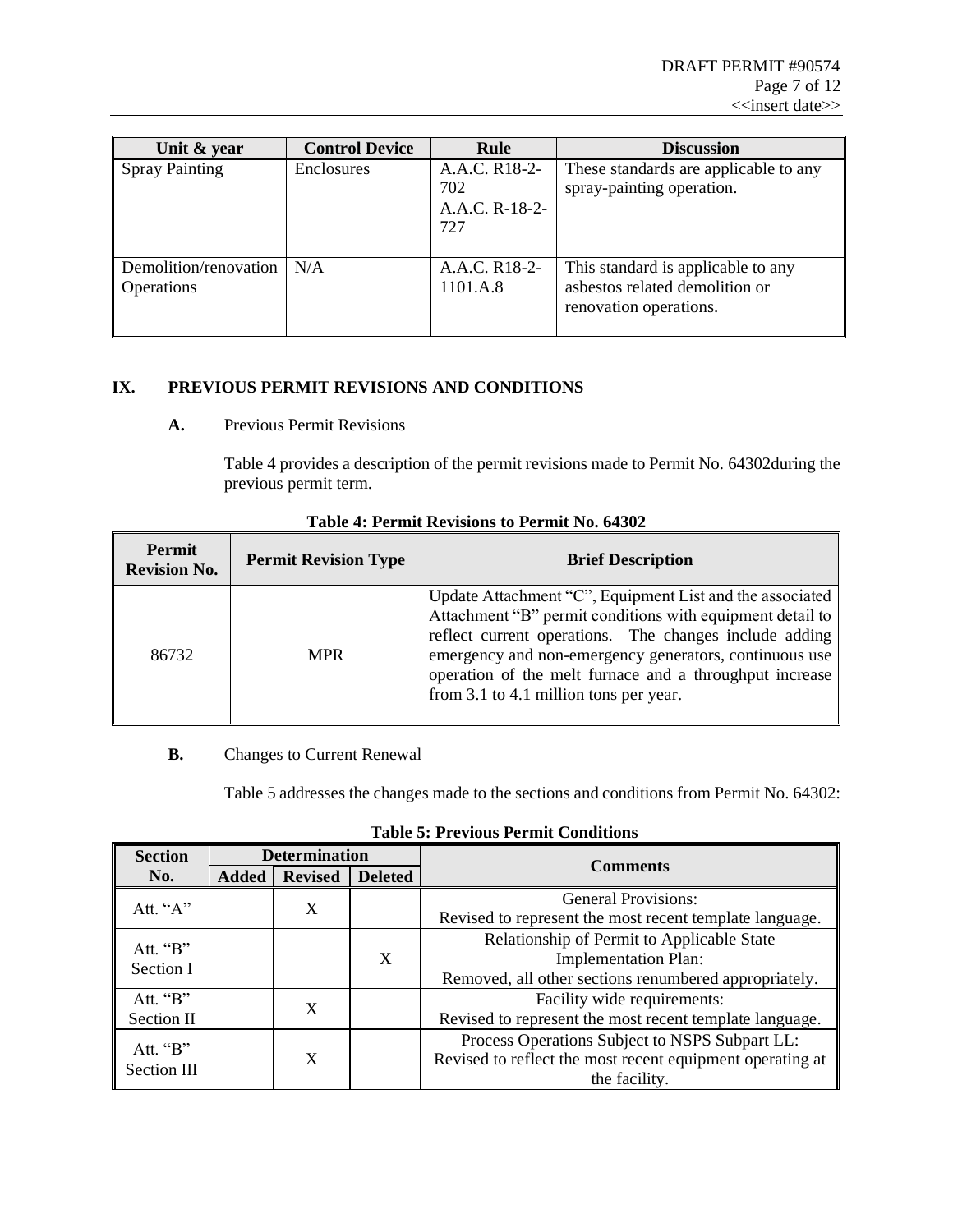| <b>Section</b>      |              | <b>Determination</b>                              |                | <b>Comments</b>                                           |  |
|---------------------|--------------|---------------------------------------------------|----------------|-----------------------------------------------------------|--|
| No.                 | <b>Added</b> | <b>Revised</b>                                    | <b>Deleted</b> |                                                           |  |
|                     |              |                                                   |                | Requirements for CI-RICE:                                 |  |
| Att. $\mathbf{B}$ " |              | X                                                 |                | Revised to reflect the most recent equipment operating at |  |
| Section VII         |              |                                                   |                | the facility. Added the engine RACT requirement to the    |  |
|                     |              |                                                   |                | compliance requirements.                                  |  |
|                     |              |                                                   |                | <b>Equipment List:</b>                                    |  |
| Att. " $C$ "        |              | X                                                 |                | Revised to reflect the most recent equipment operating at |  |
|                     |              | the facility and to include equipment information |                |                                                           |  |
|                     |              |                                                   |                | provided.                                                 |  |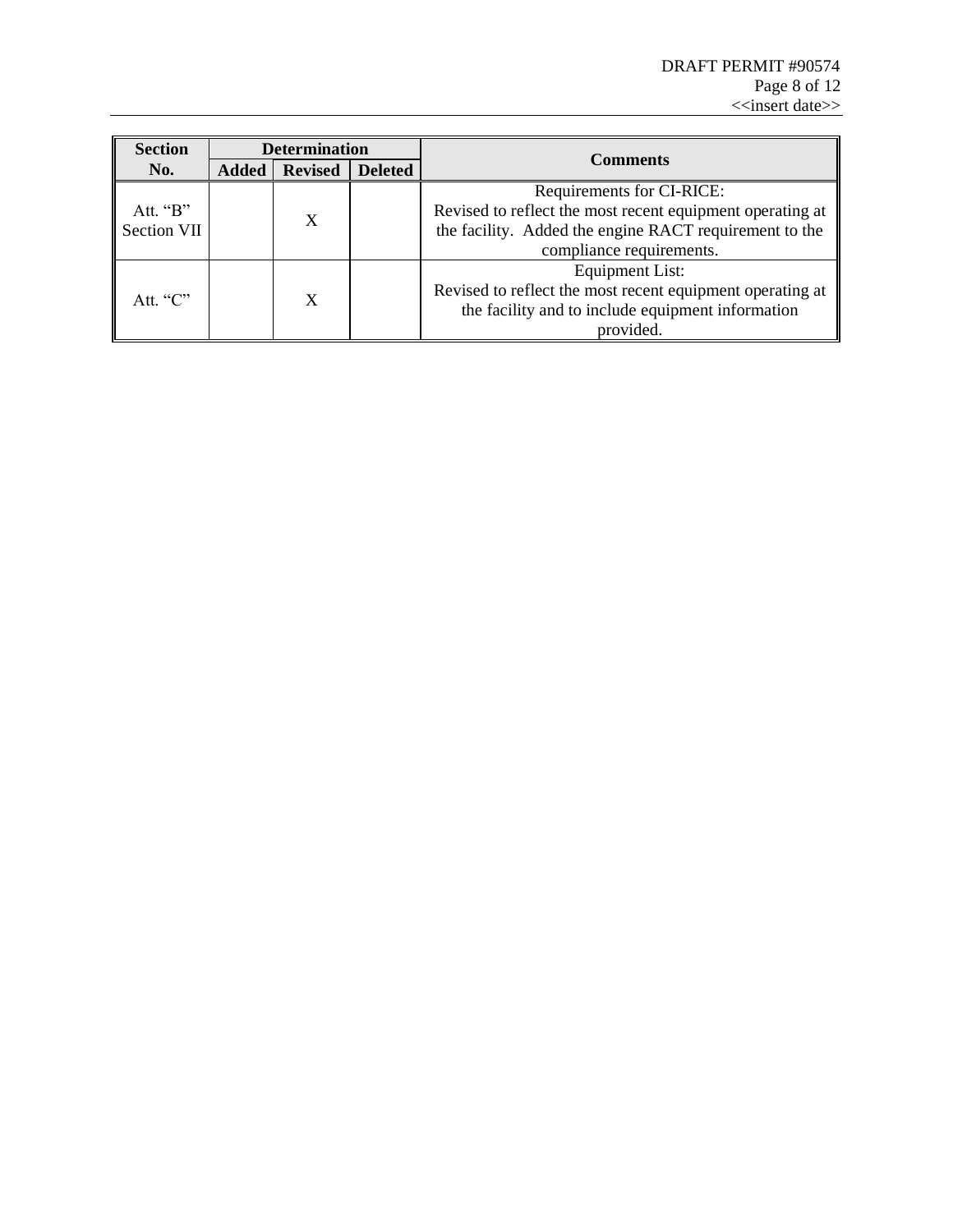$\equiv$ 

# **X. MONITORING, RECORDKEEPING, AND REPORTING REQUIREMENTS**

[Table 6](#page-8-0) contains an inclusive but not an exhaustive list of the monitoring, recordkeeping and reporting requirements prescribed by the air quality permit. The table below is intended to provide insight to the public for how the Permittee is required to demonstrate compliance with the emission limits in the permit.

<span id="page-8-0"></span>

| <b>Emission Unit</b>                                        | Pollutant | <b>Emission</b><br>Limit    | <b>Monitoring</b><br><b>Requirements</b>                                                                                            | Recordkeeping<br><b>Requirements</b> | <b>Reporting Requirements</b>                           |
|-------------------------------------------------------------|-----------|-----------------------------|-------------------------------------------------------------------------------------------------------------------------------------|--------------------------------------|---------------------------------------------------------|
| All emission<br>points subject to<br><b>NSPS Subpart LL</b> | <b>PM</b> | 7% Opacity                  | Conduct monthly<br>visible emissions<br>observations                                                                                |                                      | Submit emission compliance<br>performance test results. |
|                                                             |           |                             | Conduct emission<br>compliance<br>performance test once<br>per permit term                                                          |                                      |                                                         |
| Wet Scrubber                                                | <b>PM</b> | 7% Opacity                  | Conduct monthly<br>visible emissions<br>observations<br>Conduct emission<br>compliance<br>performance test once<br>per permit term. |                                      | Submit emission compliance<br>performance test results. |
|                                                             |           | $0.05$ g/dscm               | Conduct emission<br>compliance<br>performance test once<br>per permit term                                                          |                                      |                                                         |
|                                                             | Hg        | $0.1$ lb/ton<br>concentrate | Conduct annual<br>emission compliance<br>performance test                                                                           |                                      |                                                         |

# **Table 6: Permit No. 90574**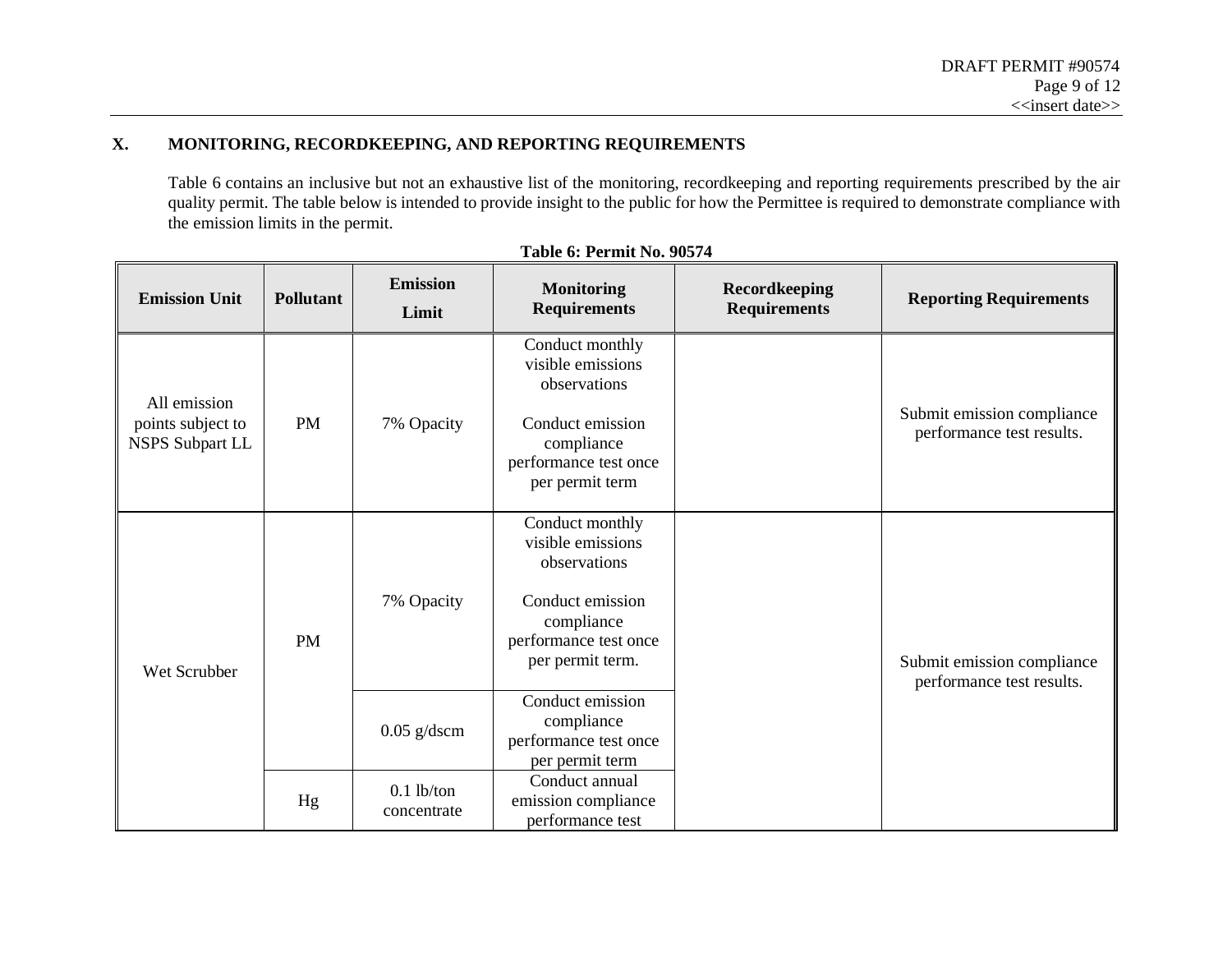| <b>Emission Unit</b>               | <b>Pollutant</b>         | <b>Emission</b><br>Limit                                                                                                                                                                                 | <b>Monitoring</b><br><b>Requirements</b>                       | Recordkeeping<br><b>Requirements</b>                              | <b>Reporting Requirements</b> |
|------------------------------------|--------------------------|----------------------------------------------------------------------------------------------------------------------------------------------------------------------------------------------------------|----------------------------------------------------------------|-------------------------------------------------------------------|-------------------------------|
| Melt Furnace                       | <b>PM</b>                | 15% Opacity                                                                                                                                                                                              | Conduct monthly<br>visible emissions<br>survey of melt furnace |                                                                   |                               |
|                                    | NMHC+<br>NO <sub>X</sub> | 4.7 and 4<br>$g/kW-hr$<br>respectively                                                                                                                                                                   |                                                                | Engine Certifications or<br>compliance documentation              |                               |
|                                    | CO                       | $5 g/kW-hr$                                                                                                                                                                                              |                                                                | demonstrating compliance                                          |                               |
| Tier 3 73 kW and<br>117 kW engines | PM                       | $0.4$ and $0.3$<br>$g/kW-hr$<br>respectively<br>20% opacity<br>acceleration<br>mode.<br>15% opacity<br>lugging<br>mode.<br>50% opacity<br>peaks in<br>either the<br>acceleration<br>or lugging<br>modes. |                                                                | with emission limits<br>Quarterly visible emission<br>observation |                               |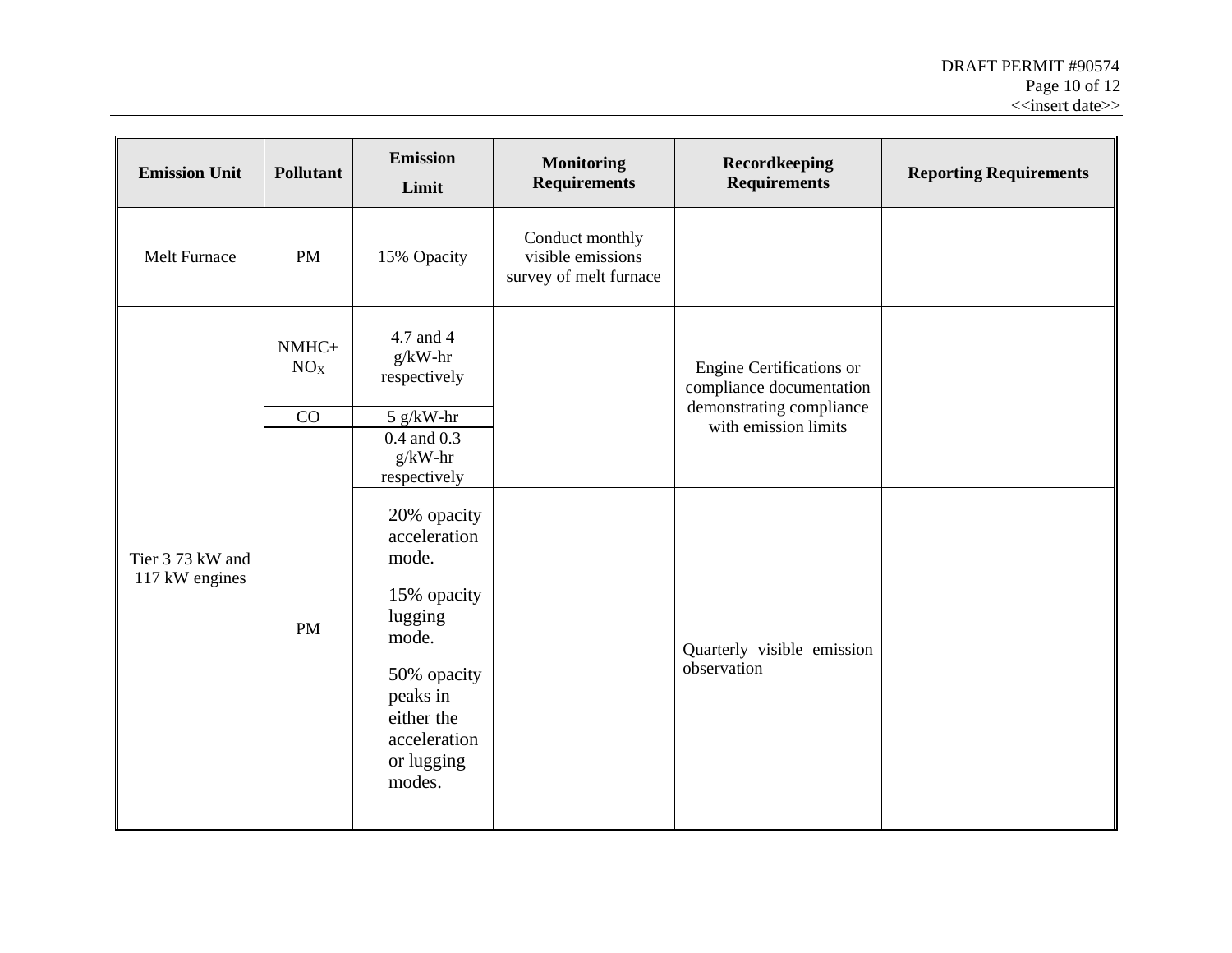| <b>Emission Unit</b>      | <b>Pollutant</b> | <b>Emission</b><br>Limit                       | <b>Monitoring</b><br><b>Requirements</b>                                                         | <b>Recordkeeping</b><br><b>Requirements</b>                                                                                                                                                                                      | <b>Reporting Requirements</b> |
|---------------------------|------------------|------------------------------------------------|--------------------------------------------------------------------------------------------------|----------------------------------------------------------------------------------------------------------------------------------------------------------------------------------------------------------------------------------|-------------------------------|
| Tier 4 528-kW<br>engines  | NO <sub>X</sub>  | $0.4$ g/kW-hr                                  |                                                                                                  | Engine Certifications or                                                                                                                                                                                                         |                               |
|                           | <b>NMHC</b>      | $0.19$ g/kW-hr                                 |                                                                                                  | compliance documentation                                                                                                                                                                                                         |                               |
|                           | CO               | $3.5$ g/kW-hr                                  |                                                                                                  | demonstrating compliance                                                                                                                                                                                                         |                               |
|                           | <b>PM</b>        | $0.02$ g/kW-hr                                 |                                                                                                  | with emission limits                                                                                                                                                                                                             |                               |
| <b>Fugitive Dust</b>      | <b>PM</b>        | 40% Opacity                                    | A Method 9 observer is<br>required to conduct a<br>monthly<br>survey<br>of<br>visible emissions. | Record of the dates and<br>types of dust control<br>measures employed, and if<br>applicable, the results of<br>any Method 9 observations,<br>and any corrective action<br>taken to lower the opacity<br>of any excess emissions. |                               |
| <b>Abrasive Blasting</b>  | <b>PM</b>        | 20% Opacity                                    |                                                                                                  | Record the date, duration<br>pollution<br>and<br>control<br>measures of any abrasive<br>blasting project.                                                                                                                        |                               |
| <b>Spray Painting</b>     | <b>VOC</b>       | 20% Opacity<br>Control 96% of<br>the overspray |                                                                                                  | Maintain records of the<br>date, duration, quantity of<br>paint used, any applicable<br>MSDS,<br>and<br>pollution<br>control measures of any<br>spray-painting project.                                                          |                               |
| Demolition/<br>Renovation | Asbestos         |                                                |                                                                                                  | Maintain records of all<br>asbestos related demolition<br>renovation<br>projects<br><sub>or</sub><br>including the "NESHAP<br>Notification for Renovation<br>and Demolition Activities"<br>form and all supporting<br>documents  |                               |